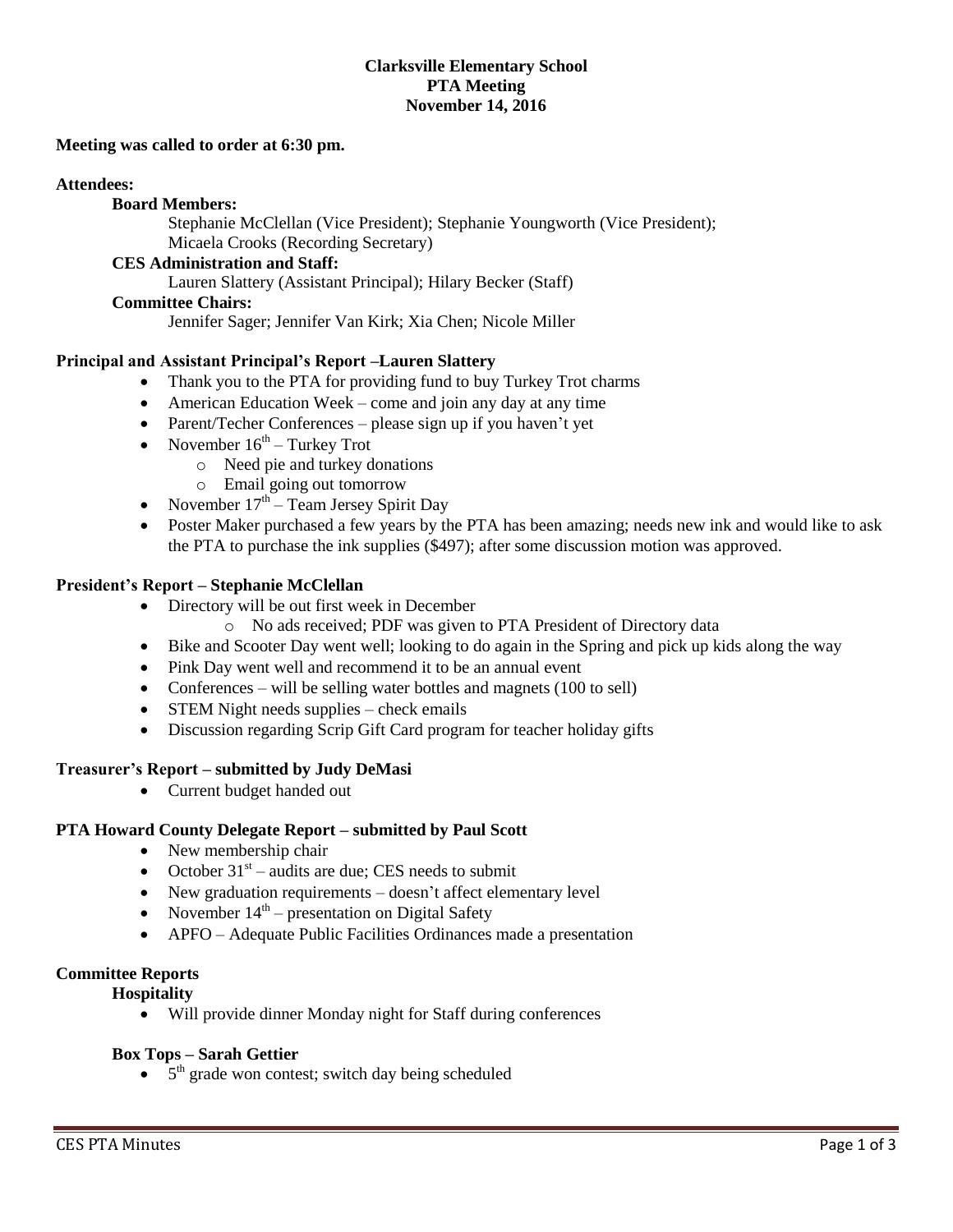### **Spirit Wear – Jennifer Van Kirk**

- Sale total \$4,400 collected; about \$1000 profit
- Everything arrived
- Water bottles and magnets will arrive Wednesday and will be sold at the Hot Cocoa Social
- Plan to do a holiday order collect orders for 1 week; vendor will do a 2-week turn around; plan to add PJ bottoms

### **Cultural Arts**

Jennifer Sager is researching and will schedule an event

### **5 th Grade Programming**

• Shirts went home

### **Fun Run – submitted by Jessica Nezu**

• April  $1<sup>st</sup>$  – Robin Egg Hunt Fun Run

### **Fundraising – Stephanie McClellan**

- December  $1<sup>st</sup>$  7pm-8pm Paint Night in the cafeteria
	- o Pinot Palette will come
	- o Raffle off Gift Cards
	- o \$45 per person; \$9 back to PTA
	- $\circ$  18 and up adult only
	- o Link to sign-up will be sent; need at least 30 painters; no limit on how many painters
		- Less than 25, PTA gets 20% back
		- More than 25, PTA gets 25% back
	- o Requested email be sent out to Staff inviting them

### **Health and Wellness/Green Committee – Hilary Becker**

- PTA newsletter email staff need to subscribe
- $\bullet$  Hot Cocoa Social December 16<sup>th</sup>; 6 7:30 pm
- America Recycles Day this week
- Health Committee has 6 or 7 teachers meeting each month
	- o Staff does Walking Wednesday looking to implement with students

### **International Night**

- Suggested end of February for the event; will discuss date at next meeting
- Six countries are covered; no performances will occur

### **Holiday Shop – Stephanie Youngsworth**

- December  $14 16^{th}$  set-up
- December  $15 16^{th}$  shop open
- Shopping during hot cocoa social evening of December  $16<sup>th</sup>$

### **Salvation Army Angels – Stephanie Youngsworth**

• Collect toys the week after Thanksgiving

### **Spring Fling**

• Looking for volunteer(s) to organize Spring Fling

### **Yearbook**

Took lots of Halloween pictures; will be at the Turkey Trot